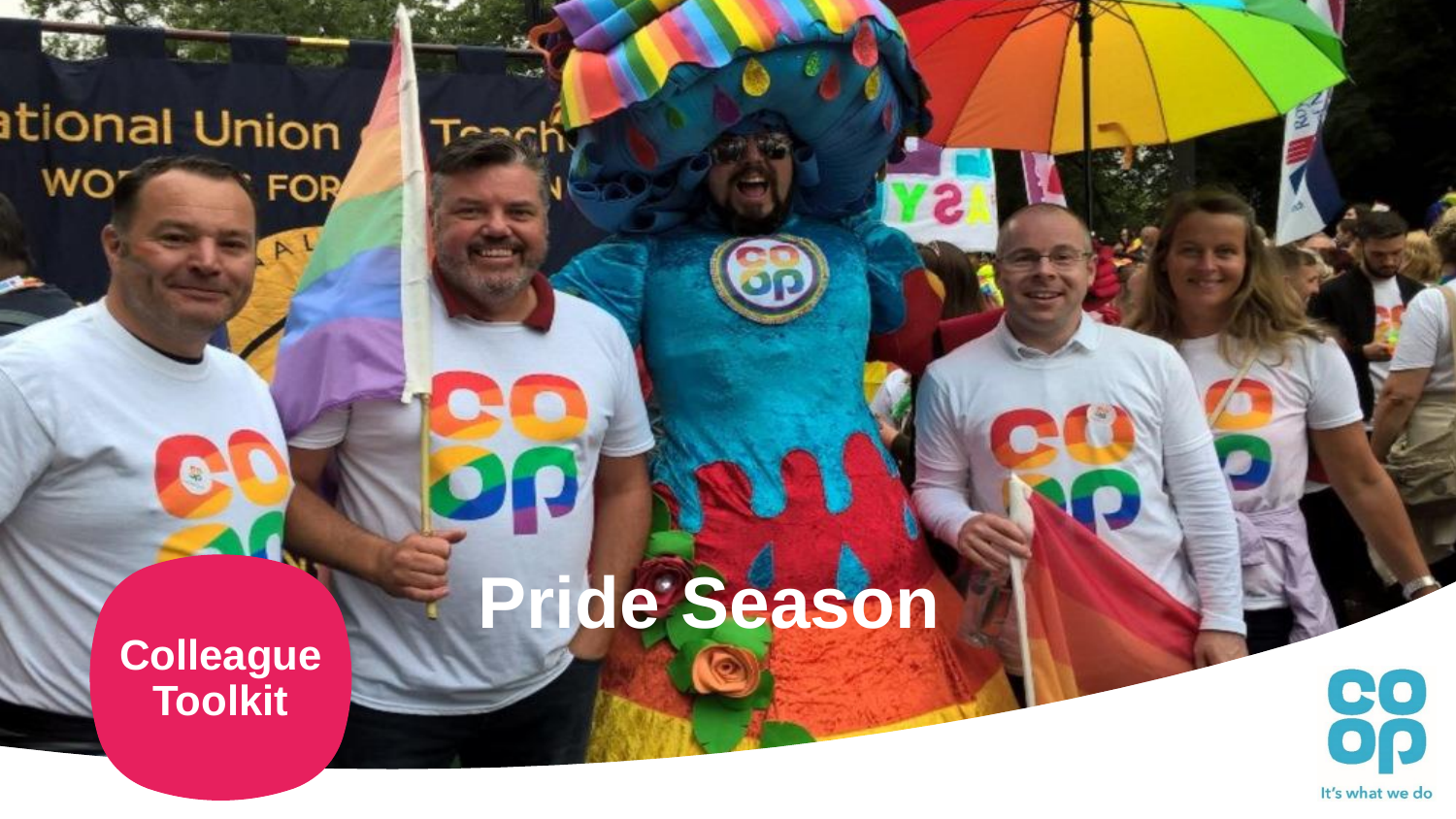

Of colleagues have hidden that they're LGBTQ+ at work as they fear discrimination *Stonewall\*, Work Report (2018)*

\*Stonewall is a lesbian, gay, bisexual and transgender rights charity in the United Kingdom, named after the 1969 Stonewall riots in New York City's Greenwich Village. It is the largest LGBT rights organisation in Europe. The Work Report (2018) sampled 5000 LGBT colleagues across various organisations.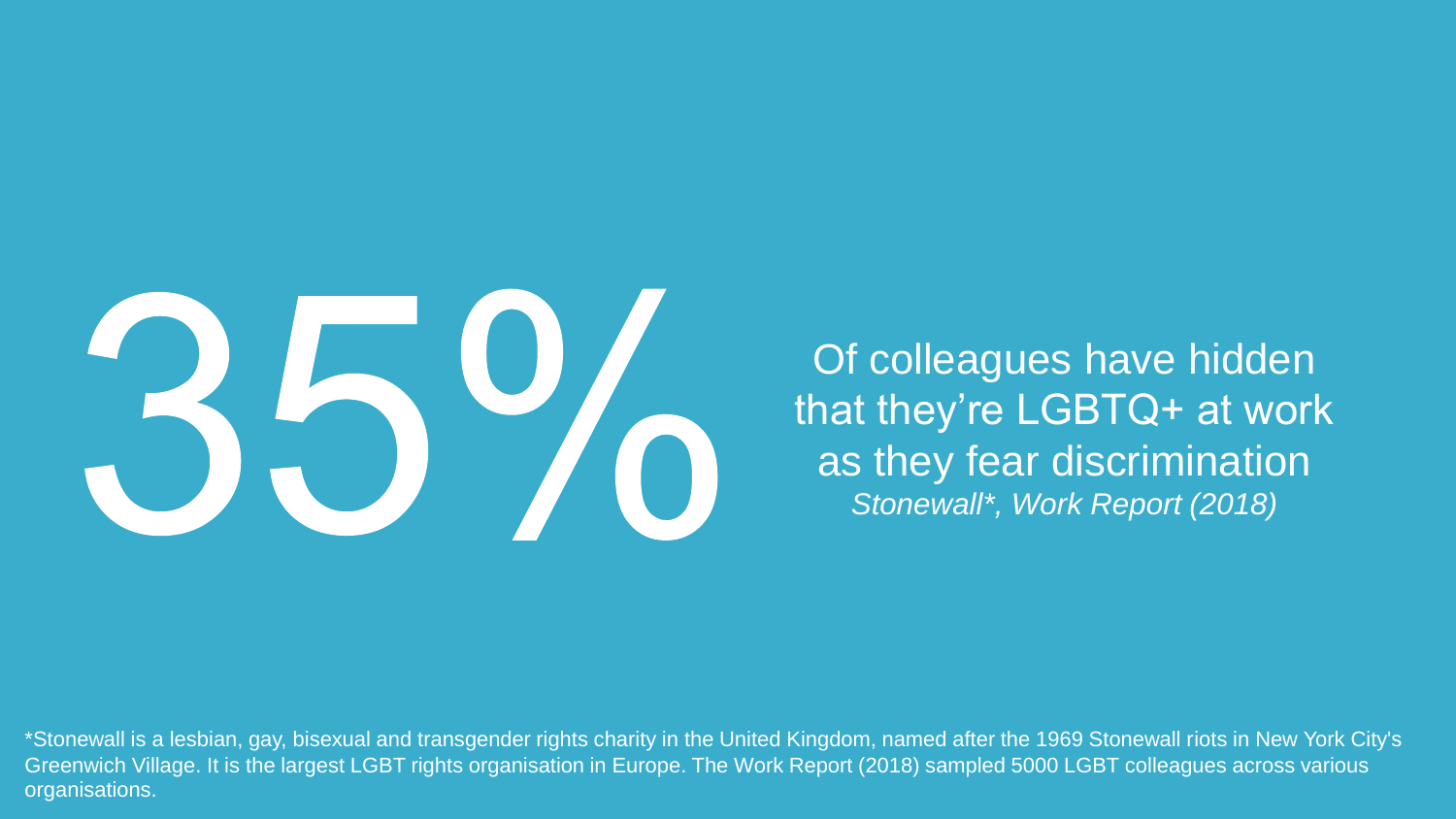

# **Contents of the toolkit**

Creating an inclusive culture starts with all of us role modelling inclusive behaviours and bringing 'endless inclusion' to life. This means being culturally aware and curious about our colleagues differences. This is the reason we've created this toolkit to help get your conversations started for Pride, and support our LGBTQ+ colleagues

- Endless Inclusion Your behaviour
- What is Pride
- Meaning behind the rainbow
- Problem with pinkwashing
- Impact of Covid-19
- How we're supporting colleagues
- What Leaders can do to support their teams
- Join the Respect network
- Webinar dates
- Get involved via social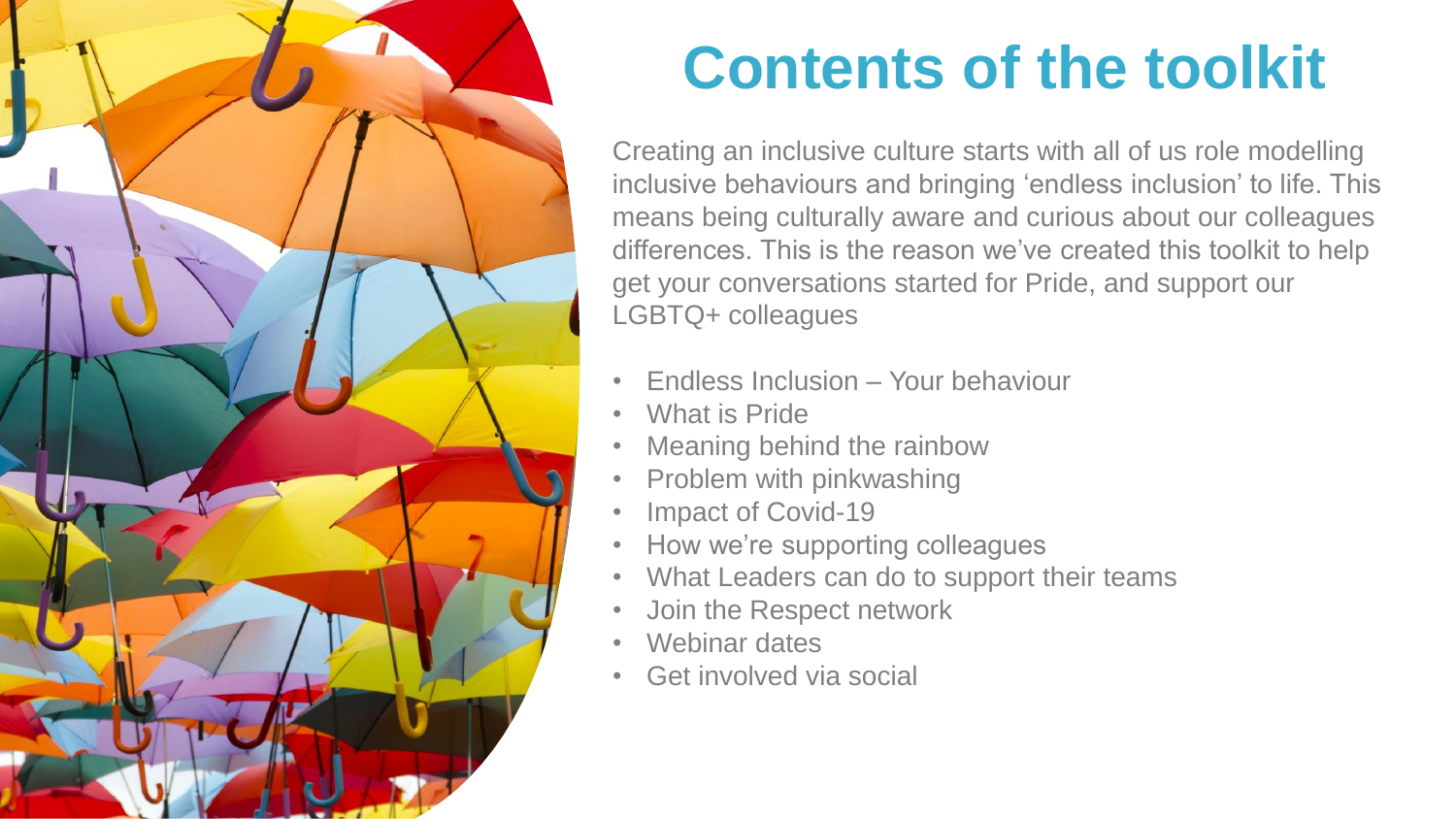

### **Endless Inclusion**

**Endless Inclusion: I am inclusive in my thoughts and actions by showing an active interest in the views, backgrounds and ways of being of my colleagues and the wider community.**

For the LGBT community and allies, LGBT Pride events show a positive stance against discrimination and violence toward lesbian, gay, bi-sexual, and transgender people to promote selfaffirmation, equal rights, build communities, and celebrate different sexual orientations and gender identities.

Pride month falls in June, but parades take place in the UK throughout the year. 2020 will be especially challenging because of the spread of Covid-19 as many planned parades have either been cancelled or will be held virtually. There will be no large gatherings for parades with friends and family, and no communal gatherings for Pride parties.

Understandably this will be hard on people/colleagues as it's the highlight in the LGBT calendar. It's for this reason that we encourage all colleagues to be curious and support one another, becoming more endlessly inclusive in our thoughts and actions.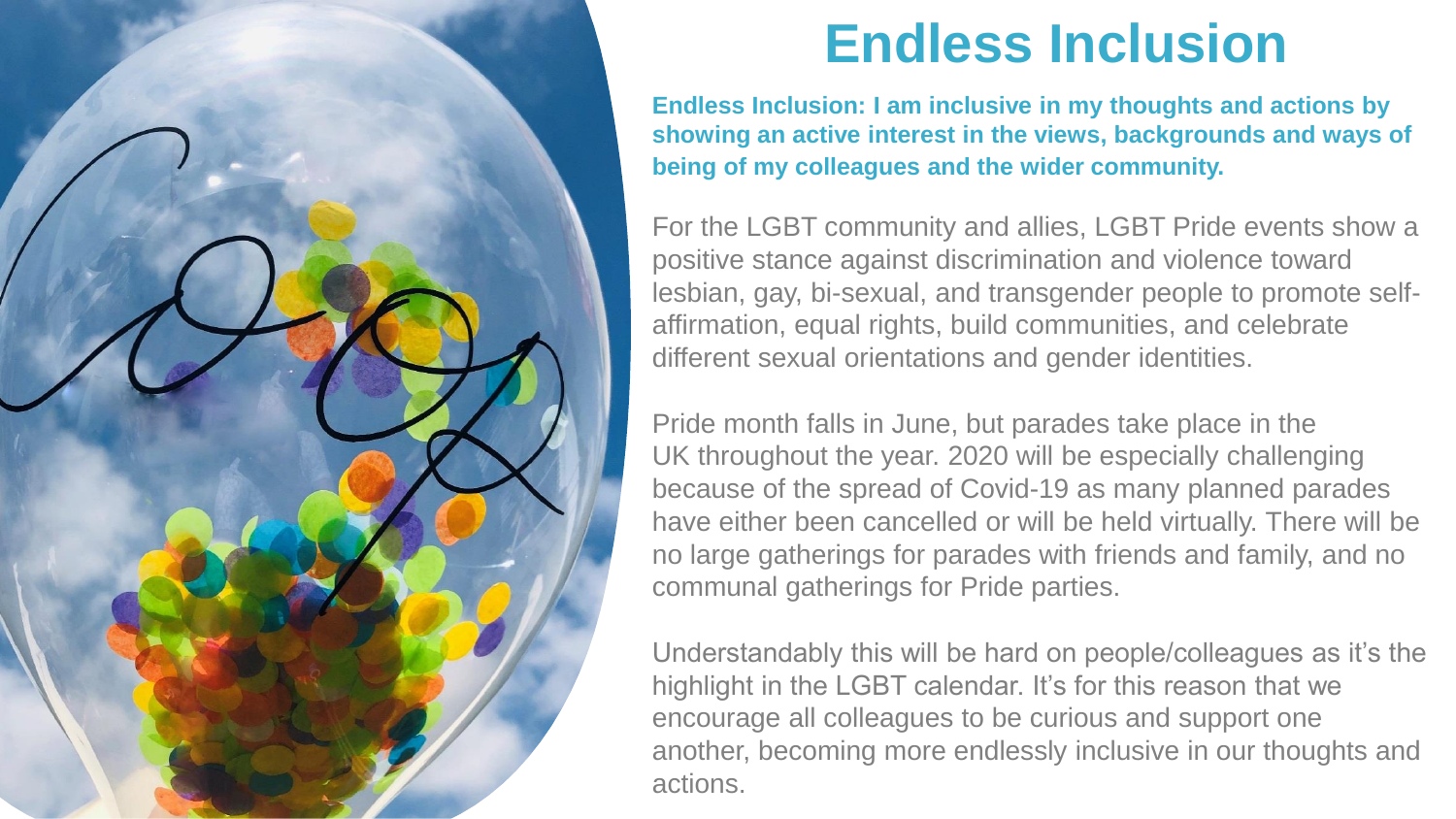### **What is Pride?**

LGBT+ Prides are outdoor parades that promote self affirmation, equality, and increase visibility of Lesbian, Gay, Bisexual, Transgender and all other identities within the minority (LGBT+) people as a social group.

Pride is the opposite of shame, and serves to fight back against social stigma through a visual and physical parade as a way for people to come together to form a community including straight allies. For this reason the parades are often vibrant and colourful filled with costumes, music and dance.

The Pride events also at times serve as demonstrations for legal rights such as same-sex marriage. Most pride events occur annually, and many take place around June to commemorate the 1969 Stonewall riots in New York City. During this time homosexual relations were illegal, and gay bars such as the Stonewall Inn were often raided by police officers. On June 28th during a raid, the crowd fought back rioting against the arresting officers. Stonewall soon became a symbol of resistance to social and political discrimination.

This pivotal moment served as a catalyst for modern LGBT rights movements.

The first Pride Parade was held one year after Stonewall on June 28, 1970. Known then as the Christopher Street Liberation Day March, named after the street on which Stonewall is located.

Each year new members of the LGBT community are welcomed into this long tradition as part of the education needed to better know the history of this community and the individuals who helped shape it.

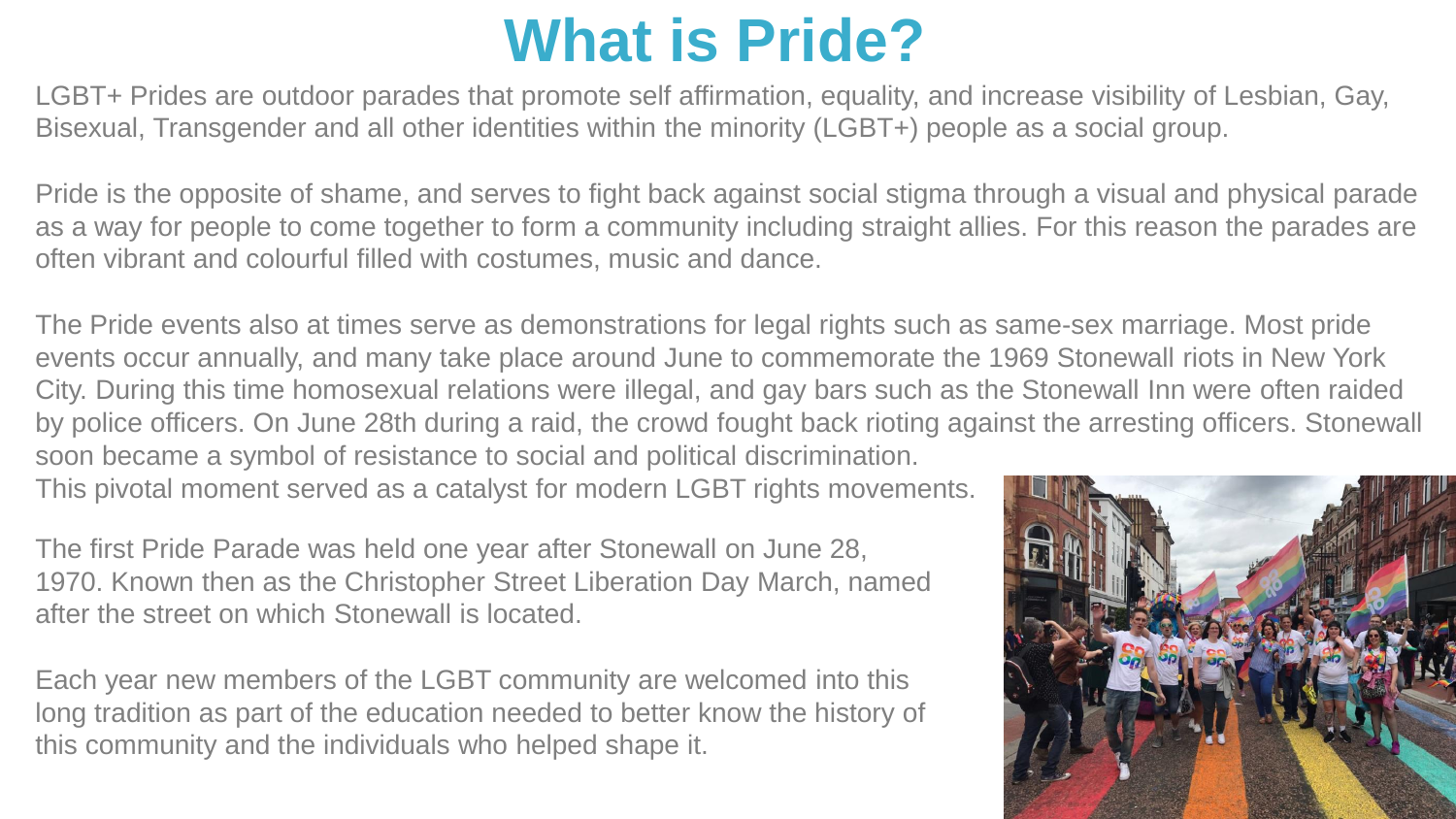# **Meaning behind the rainbow flag**

The Rainbow flag has been the symbol of the LGBT community since its creation in 1978. It is also called the 'Pride Flag.' The rainbow flag is also commonly used as a general symbol of social equality and individuality. Each colour has a different meaning:

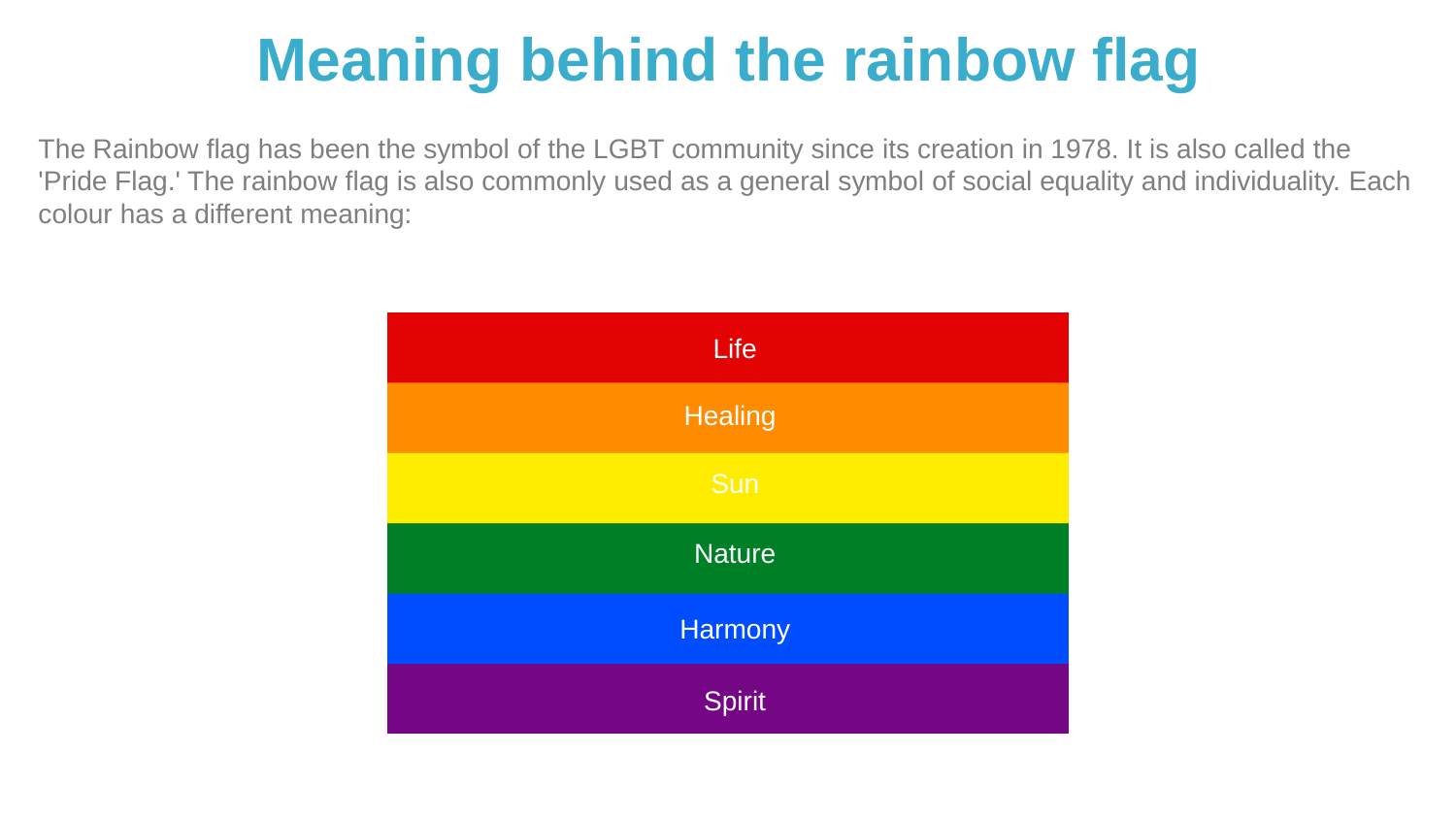# **Problem with Pinkwashing?**

Pink washing is a term used to describe marketing strategies aimed at promoting products or people appealing to 'gay-friendliness'. In other words, when you see a company use the rainbow flag on a product during Pride for a purely commercial gain.

This can backfire as some organisations may be seen to be 'showing their support' in a tokenistic way, without real foundations or support for the LGBTQ+ liberation activity. That's not to say companies can't celebrate Pride and demonstrate their commitment to supporting the community, but it must be done in an authentic way all year round.

On the back of this recent advice from experts in the field, Co-op has taken the decision not to use the rainbow on products this year, but instead help raise awareness and show support in various other ways which are covered in this toolkit.

To hear more on this interesting topic visit: [https://www.manchesterpride.com/conference\\_2020](https://www.manchesterpride.com/conference_2020)

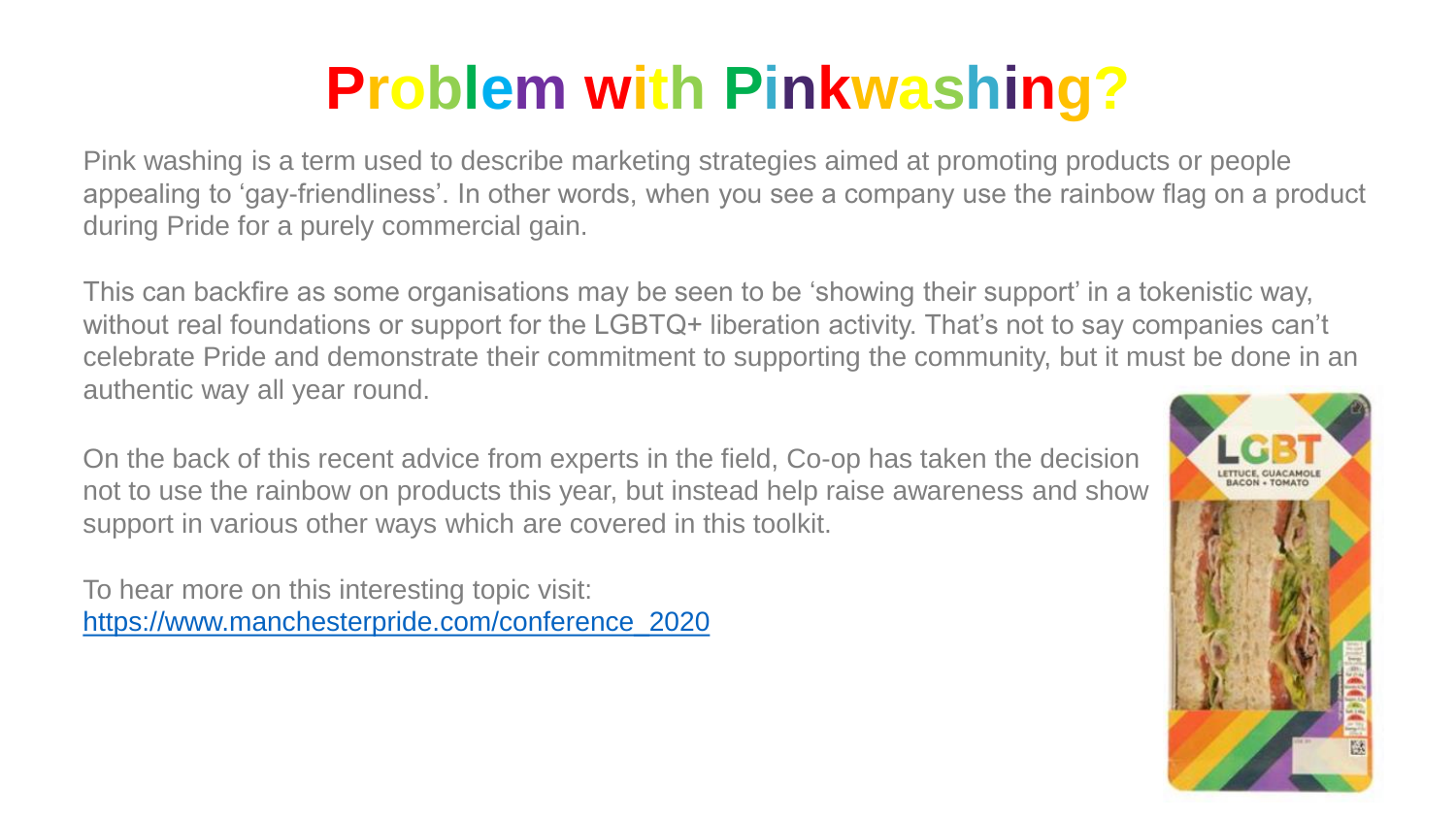# **Impact of Covid-19**

Covid-19 circumstances may be difficult for everyone but having LGBTQ+ spaces close, support services stretched, and mental health referral waiting lists increased, there are growing anxieties about wellbeing in the community. That said, it's important not to make assumptions –many members of the LGBTQ+ community will not experience any greater impact than others but here's some things to consider:

- For individuals that are still 'in the closet', either in their sexuality or their identity, and are trapped in an unaccepting household, this period will have immense impact on general wellbeing/mental health. Being forced to navigate your own home in a way that makes you uncomfortable will be an unimaginable burden
- Transgender individuals have had to pay out a considerable amount of money to stockpile hormone treatments out of fear it'll become unavailable because British Biopolitics consistently views transgender healthcare as less important than other medical areas
- The distinction between work and home has now been blurred which might be an uncomfortable experience for individuals who are not open about their sexuality at work since they now have to 'invite their colleagues into their home' for video calls
- Moving back in with unsupportive family might cause some people to challenge their identity and trade in their usual fashion/style or something more accepted in their household
- Many queer and transgender people have been cut off from their LGBTQ+ support networks while in quarantine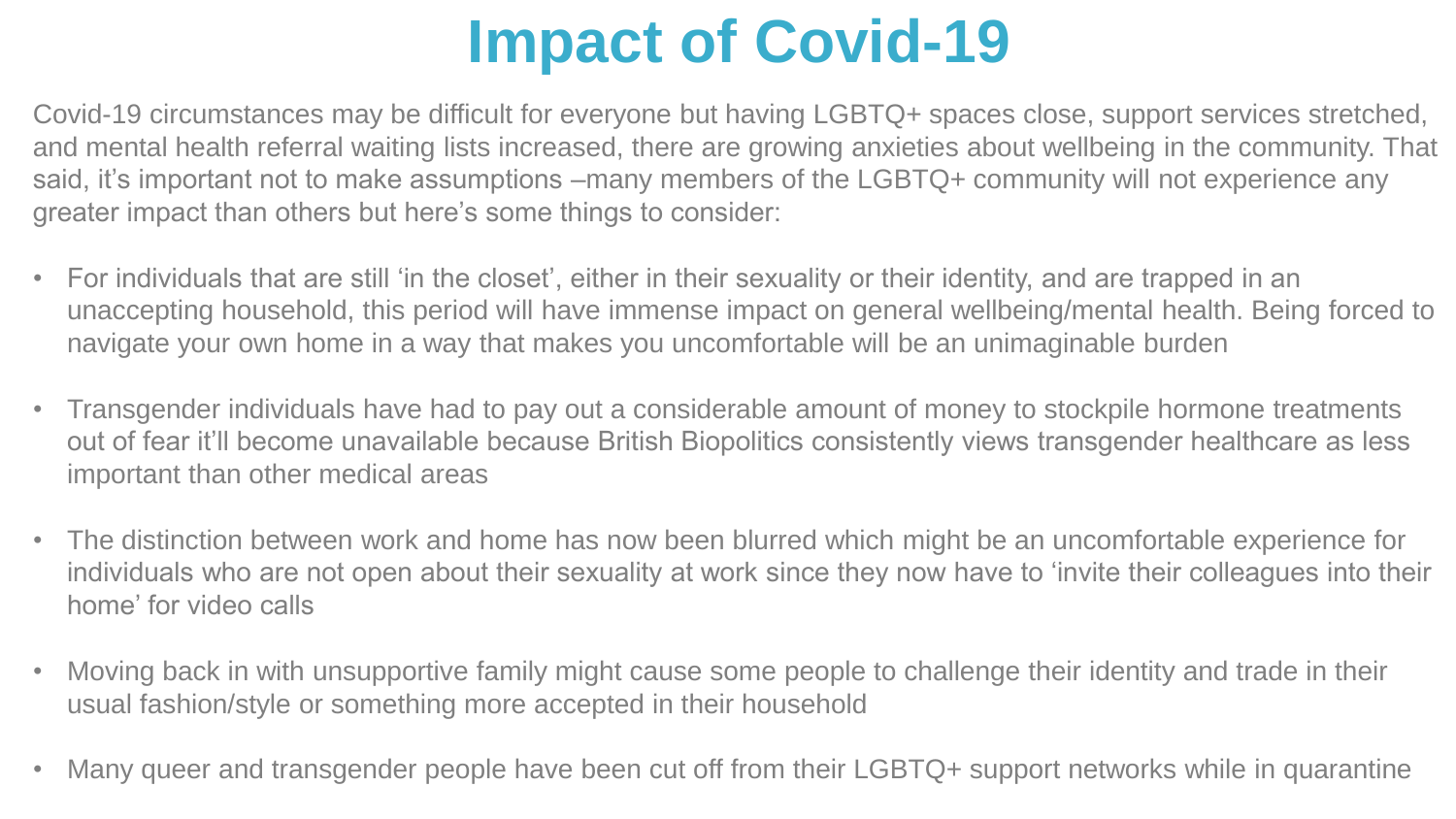# **How we're supporting our Colleagues during Covid-19**

There is a shared aim to balance the educational importance of Pride along with the fun element of the usual pride events with dressing up, music and celebrations. This year we'll:

- Educate colleagues why it is important to recognise Pride through our toolkit, social posts, and colleague stories
- Use the Co-op Inclusion & Diversity Yammer group which is open to all colleagues, as a space to connect and share how they're joining in Pride celebrations
- Host a series of educational webinars
- Provide details of support helplines
- Pride podcast series which can be listened to here: <https://www.broccolicontent.com/anthems>
- Encourage colleagues to share their Pride celebrations using #prideincoop (You may want to do a Pride march around your street and share some pictures on social)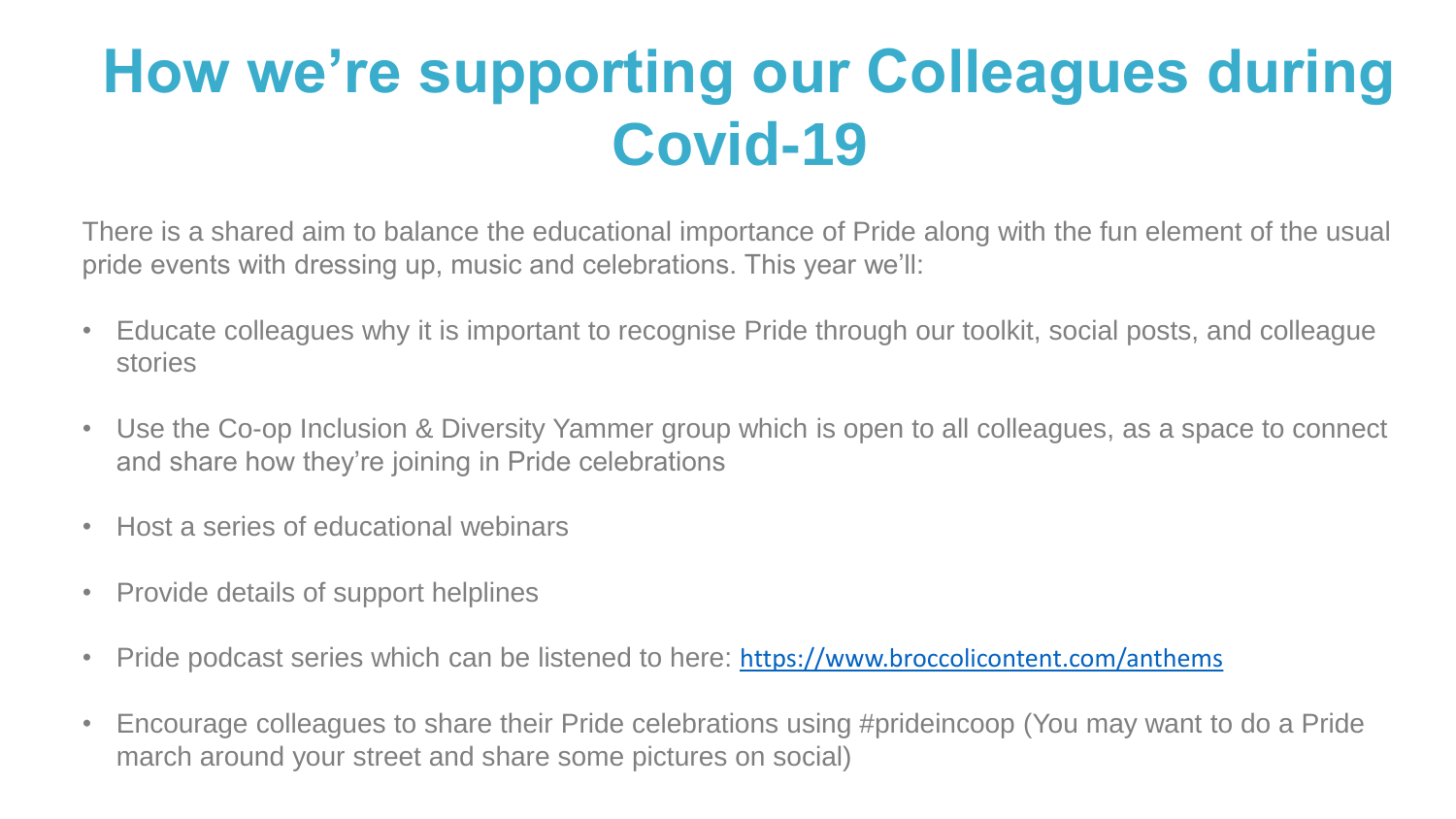## **What Leaders can do to support their teams**

- Have open conversations with your team and let them know you're aware that Pride season is approaching and you support it.
- Understand the potential impact of Covid-19 on the LGBTQ+ community and actively support colleagues who need help
- Encourage your team to share their good news stories on social media using #prideincoop
- Help to educate your team about Pride. Encourage them to join one of the webinars
- Encourage participation from your team, encourage Ally-ship.

For some, the internal support you offer won't be enough. Here are some organisations to help your LGBTQ+ colleagues if they need additional support at this time:

LGBTQ+ Foundation Helpline: 0345 3 30 30 30. LGBTQ+ Health Helpline (Scotland): 03301232523 Life works:<https://coop.lifeworks.com/wellbeing>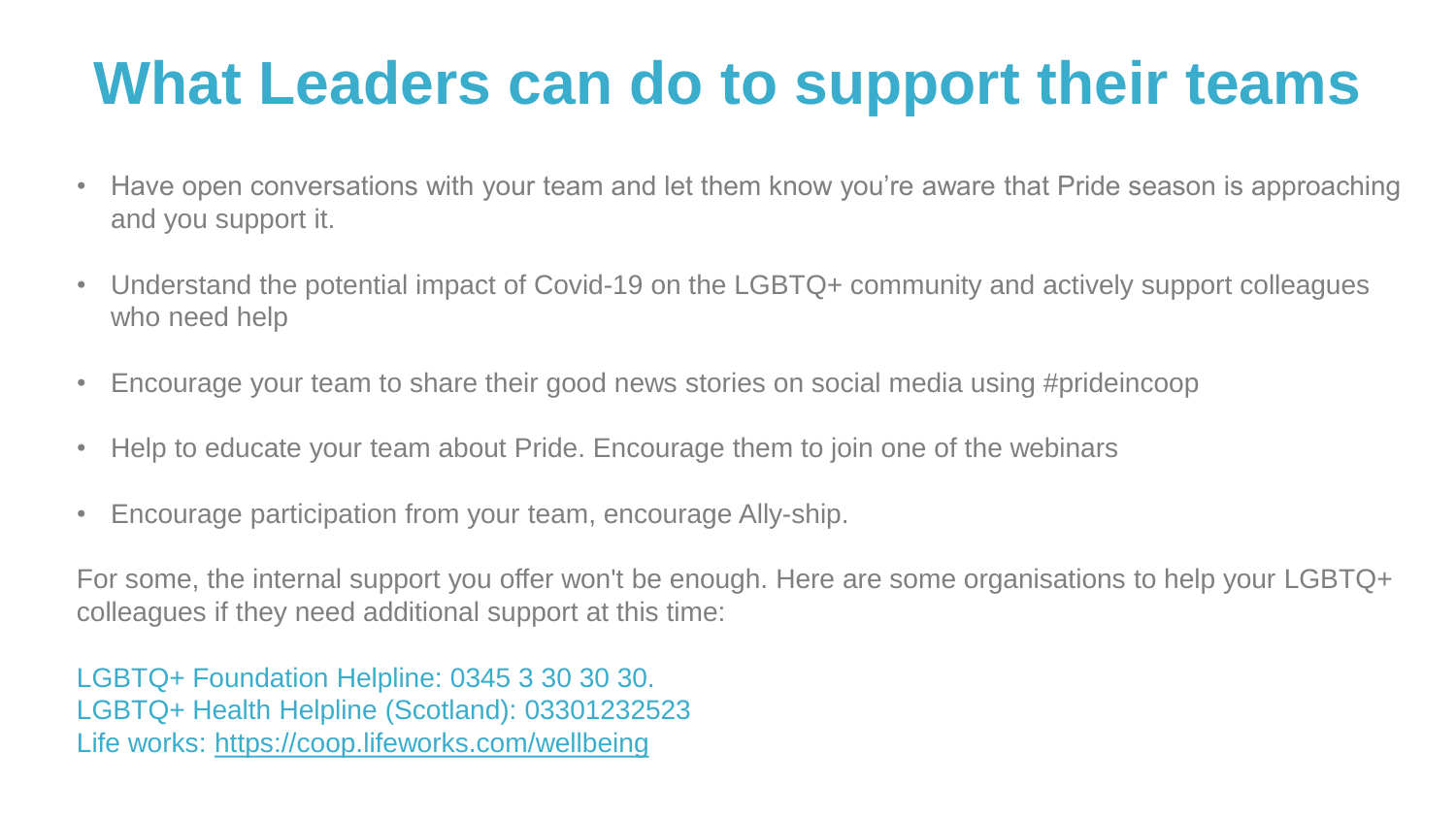

You can get involved with Respect as a member of the network, or by joining the steering group or a specific working group. Respect is open to all colleagues who identify as LGBT+ and allies.

#### **As a member of the Respect network, you can:**

- Attend events such as career roundtables
- Get involved with mentoring and buddy schemes
- Join in celebration events such as Pride
- Attend socials
- Attend personal development sessions

**Steering Group:** The steering group oversees the delivery of the 3-year strategy which will be launched in Q3 2020. The strategy sets out what the networks aims to achieve in the next 3 years.

**Working Groups:** The working groups are organised to deliver pillars of activity within the strategy and includes organising the network, delivering events and social activity, co-ordinating support for Pride and supporting the delivery of training e.g. trans awareness.

### You can join **Respect** by emailing: [respectlgbt@coop.co.uk](mailto:respectlgbt@coop.co.uk)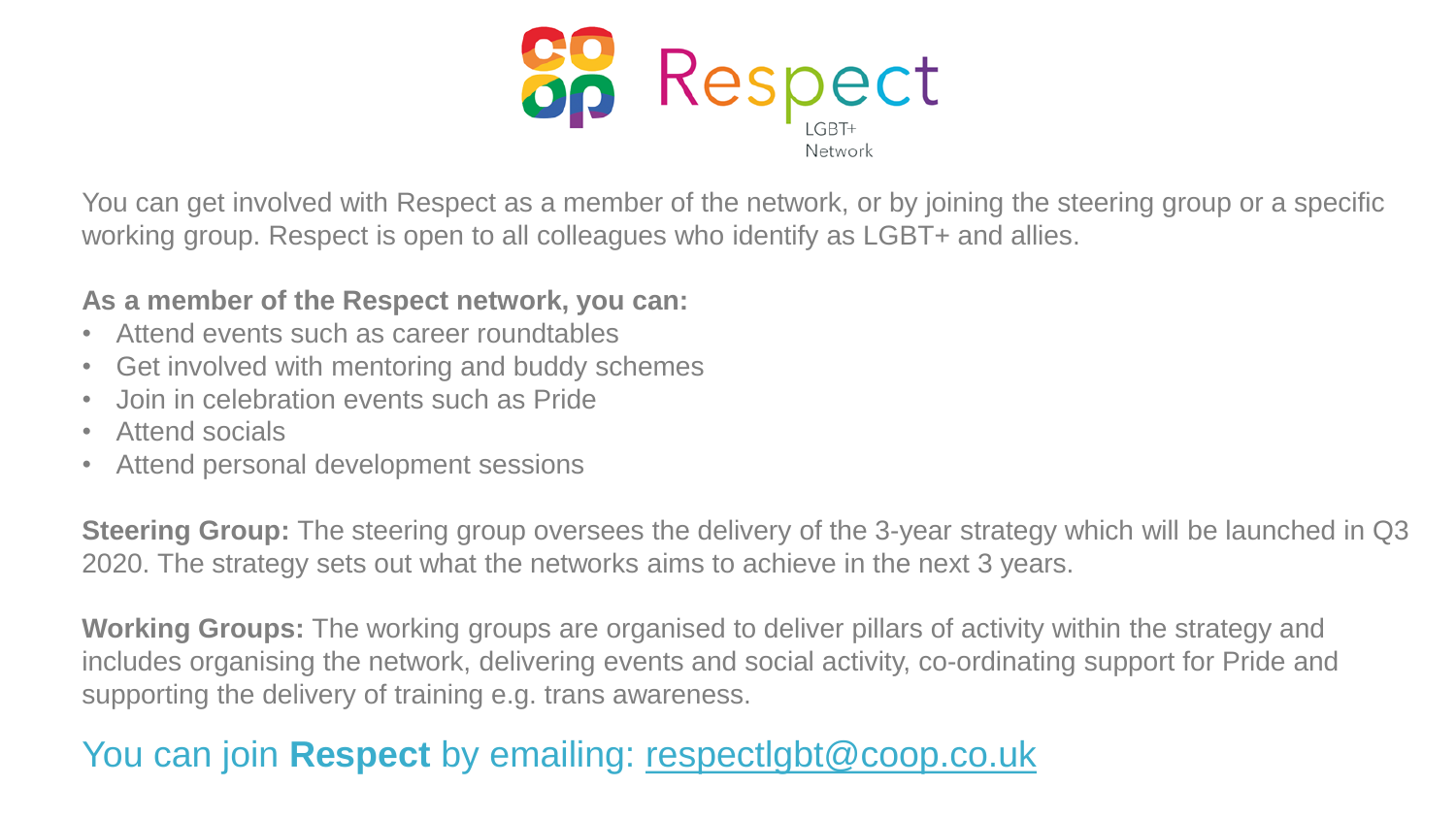### **Webinars**

It's important to keep the momentum of any LGBTQ+ initiatives in the workplace during this time. We've therefore created some brilliant virtual webinars for you to join. The webinars will be hosted by our trusted partner Inclusive Employers and ran in conjunction with our colleague network Respect who will discuss a range of LGBTQ+ topics. They will each last for approximately 1 hour.

#### **History of Pride**

Exploring the discrimination that resulted in the Stonewall riots, and why we still need Pride today

### **LGBTQ+ (The silent letters)**

Who are all the people under the LGBTQ+ umbrella, and issues they face

#### **Marginalised LGBTQ+ communities**

Exploring LGBTQ+ and what it means for different races, faiths, ages, disabilities and socio economic backgrounds

**Pride and straight Allyship** 

Taking action as a straight ally and using privilege for good

**To join a session – copy and paste the links on the next page and put a reminder of the date and time in your calendar. You may get promoted to download Zoom so please join 5 minutes before the session starts. For further information please email: [amanda.johnson2@coop.co.uk](mailto:amanda.johnson2@coop.co.uk)**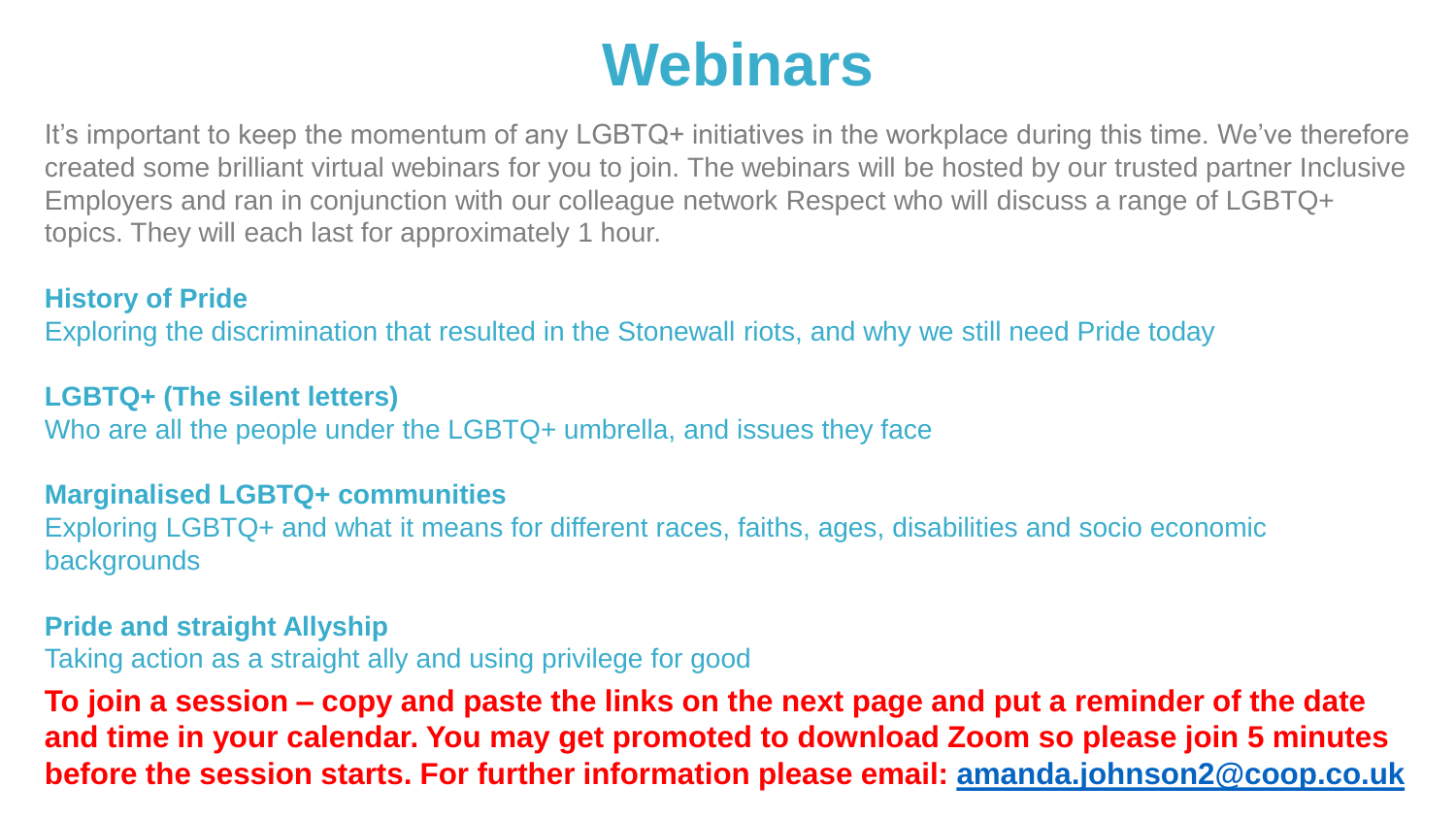### **Webinar Links**

### **History of Pride – 15th June (3pm – 4pm)**

<https://zoom.us/j/92121056996?pwd=aTdmQW1ocS9jUUtXMytab1d4d1pJUT09> Meeting ID: 921 2105 6996 Password: 376338

#### **LGBTQ+ (The silent letters) – 19th June (11am – 12pm)**

<https://zoom.us/j/96510661747?pwd=TTB5MDV5NW9EcUxpZXk0QnpCaVRydz09> Meeting ID: 965 1066 1747 Password: 795852

**Marginalised LGBTQ+ communities – 24th June (2pm – 3pm)** <https://zoom.us/j/96510661747?pwd=TTB5MDV5NW9EcUxpZXk0QnpCaVRydz09> Meeting ID: 965 1066 1747 Password: 795852

#### **Pride and straight Allyship – 30th June (9am – 10am)**

<https://zoom.us/j/96510661747?pwd=TTB5MDV5NW9EcUxpZXk0QnpCaVRydz09> Meeting ID: 965 1066 1747 Password: 795852